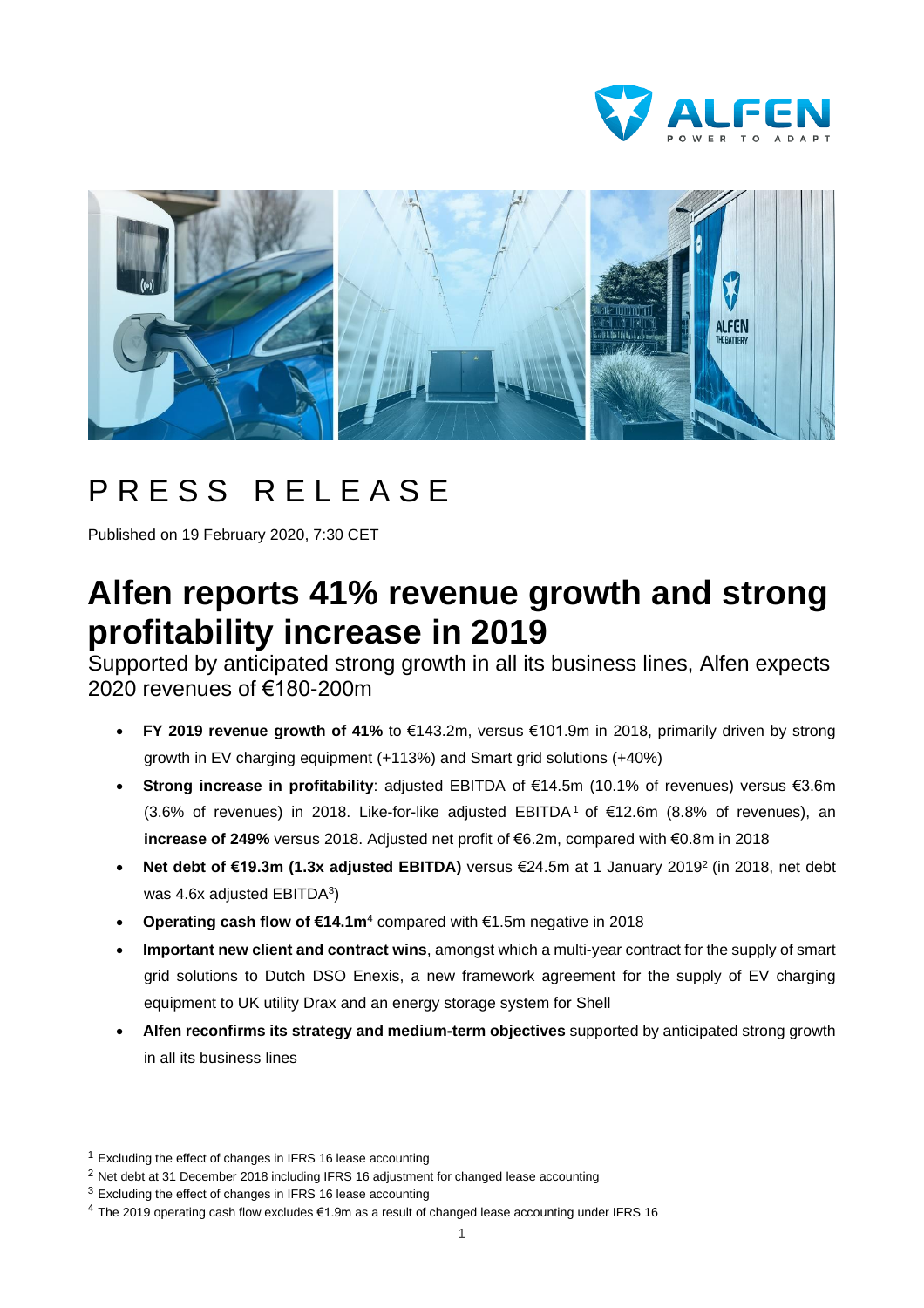#### **Marco Roeleveld, CEO of Alfen, said:**

"2019 was a year of strong revenue and profitability growth. We further strengthened our position in the heart *of the energy transition. We benefitted from growing markets, internationalisation and important new client and contract wins. Leveraging our strong market position and increasing scale, we have been able to significantly grow our profitability.*

A great testimony to our focus on delivering high quality energy solutions is the recent extension of our contract for the supply of smart grid solutions to Enexis, one of the largest Dutch grid operators. Our EV charging *business, growing at 113% in 2019, is benefiting from an acceleration EV adoption, strong partnerships with our clients and our strategy of further internationalisation. Recent orders for new energy storage systems, amongst which a 10MW energy storage system for Uniper and 30 mobile energy storage systems for Greener,* are a pay-off from our continued investments in the energy storage segment, despite a relatively slow market *environment at the start of 2019.*

As the energy transition accelerates we see an increasing need for integrated solutions. As such, our strategic focus on cross-selling becomes more important. An example is Shell, for which we won a contract to deliver grid connections for their ultrafast EV charging network and also secured a project for the supply of an energy *storage system.*

As the markets we operate in are developing favourably for the short and long term, we continue to invest in *our organisation, new innovations and the expansion of our production. We reconfirm our medium-term objectives and strategy of benefitting from high market growth, international expansion, cross-selling opportunities between our business lines and expanding our service offering. For 2020, we expect our revenues to be between €180m and €200m."*

*ALMERE, THE NETHERLANDS – Alfen N.V. (AEX: ALFEN), specialist in energy solutions for the future, today reports its consolidated financial statements for 2019 with strong revenue and profitability growth.*

## **Financial highlights**

| In $\epsilon$ millions            | 2015 | 2016 | 2017 | 2018  | 2019                  |
|-----------------------------------|------|------|------|-------|-----------------------|
| Revenues and other income         | 50.5 | 61.5 | 74.3 | 101.9 | 143.2                 |
| Y-o-y growth                      | 15%  | 22%  | 21%  | 37%   | 41%                   |
| <b>Gross margin</b>               | 13.5 | 17.0 | 21.6 | 30.2  | 50.3                  |
| As % of revenues and other income | 27%  | 28%  | 29%  | 30%   | 35%                   |
| <b>Adjusted EBITDA</b>            | 2.5  | 3.1  | 4.9  | 3.6   | $14.5^{5}$            |
| As % of revenues and other income | 5.0% | 5.0% | 6.6% | 3.6%  | $10.1\%$ <sup>6</sup> |

 $5$  €12.6m excluding the effect of changes in IFRS 16 lease accounting

<sup>6</sup> 8.8% excluding the effect of changes in IFRS 16 lease accounting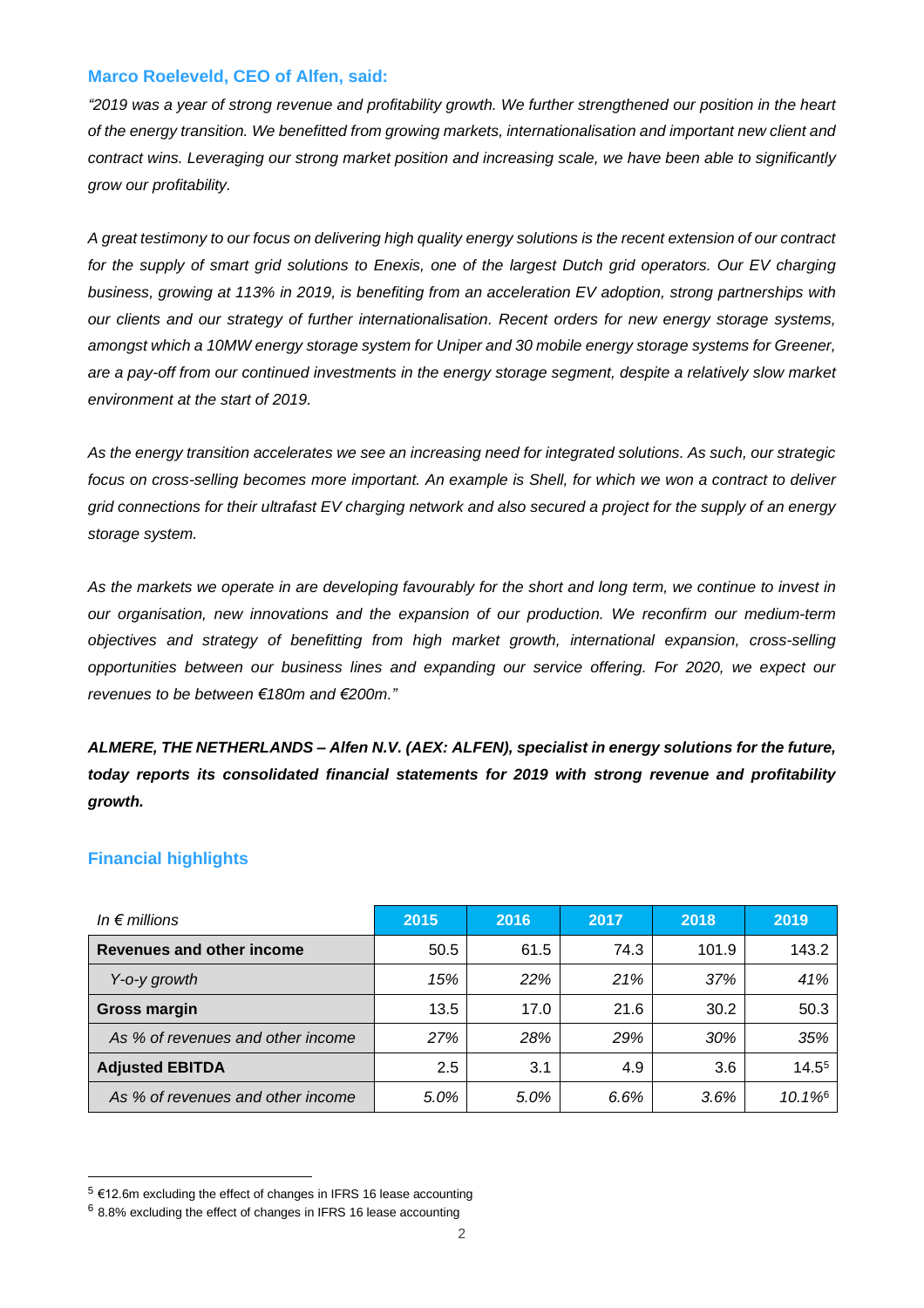**Revenues** and other income increased by 41% from €101.9m in 2018 to €143.2m in 2019, driven by strong market growth and further bolstered by internationalisation, cross-selling and service.

In the **Smart grids** business line, 2019 revenues were €103.6m, a growth of 40% from €74.0m in 2018. Alfen benefitted from continued grid investments, a strong market environment for projects in the solar PV sector and increasing revenues from service. Alfen Elkamo contributed €16.6m to 2019 revenues and is benefitting from grid investments in Finland, expansion to Sweden and cross-sell opportunities based on Alfen's position in EV charging and energy storage. In 2019, Alfen produced approximately 2,930 substations (including 720 by Alfen Elkamo), a growth of 63% from 2018 with approximately 1,800 substations (including 360 by Alfen Elkamo in the second half of 2018). During the second half of 2019, an additional production line was gradually taken into operation to facilitate this growth and prepare the company for further growth.

2019 revenues in the **electric vehicle ("EV") charging** business line were €26.1m, a growth of 113% from €12.3m in 2018. This increase is driven by a broadening supply of (affordable) EVs in the market, favourable incentive schemes and further internationalisation. In addition, Alfen's focus on product innovations contributed to further improving its market position in various countries: in Germany Alfen introduced its Eichrecht compliant chargers in the second half of 2019, in France Alfen introduced a dedicated EV charger and in the UK Alfen's position in smart charging benefitted from a grant for smart EV charging equipment (OLEV) that is effective since the Summer of 2019. In 2019, Alfen produced approximately 25,800 charge points, a growth of 111% from 2018 with approximately 12,200 charge points. To be prepared for a further uptake in volumes, Alfen invested in additional production lines and is preparing for further expansion of its production facilities.

2019 revenues in the **Energy storage** business line were €13.4m, compared with €15.6m in 2018. Despite a challenging market environment for energy storage projects in the first half of 2019, long term fundamentals for energy storage remained unchanged. Therefore, Alfen continued to invest in this segment, launching its second generation mobile storage solution for festivals and events and introducing its high density stationary storage concept, accommodating higher capacities in similar-sized containers. This has resulted in further solidifying Alfen's strong market position. In the second half of the year, the market regained its momentum which led to various orders, including a 12MW storage project for Vattenfall, a 10MW storage project for Uniper, a framework agreement for storage systems with Fortum (with a first order for a 1MW storage system in Helsinki, Finland), an order for 30 mobile energy storage systems for Greener and various smaller projects in the Netherlands and Belgium.

**Gross margin** increased from 29.7% in 2018 to 35.1% in 2019, a result of Alfen's strong market position, leverage from increased scale, a shift towards increasingly complex solutions and favourable product mix effects throughout the year.

**Personnel costs** increased by 43% to €27.2m compared with €19.1m in 2018. FTEs increased from 410 at 31 December 2018 to 497 at 31 December 2019. Growth in average number of direct FTEs was 37%, while growth in average number of indirect FTEs was 26%, demonstrating the first steps towards leverage.

3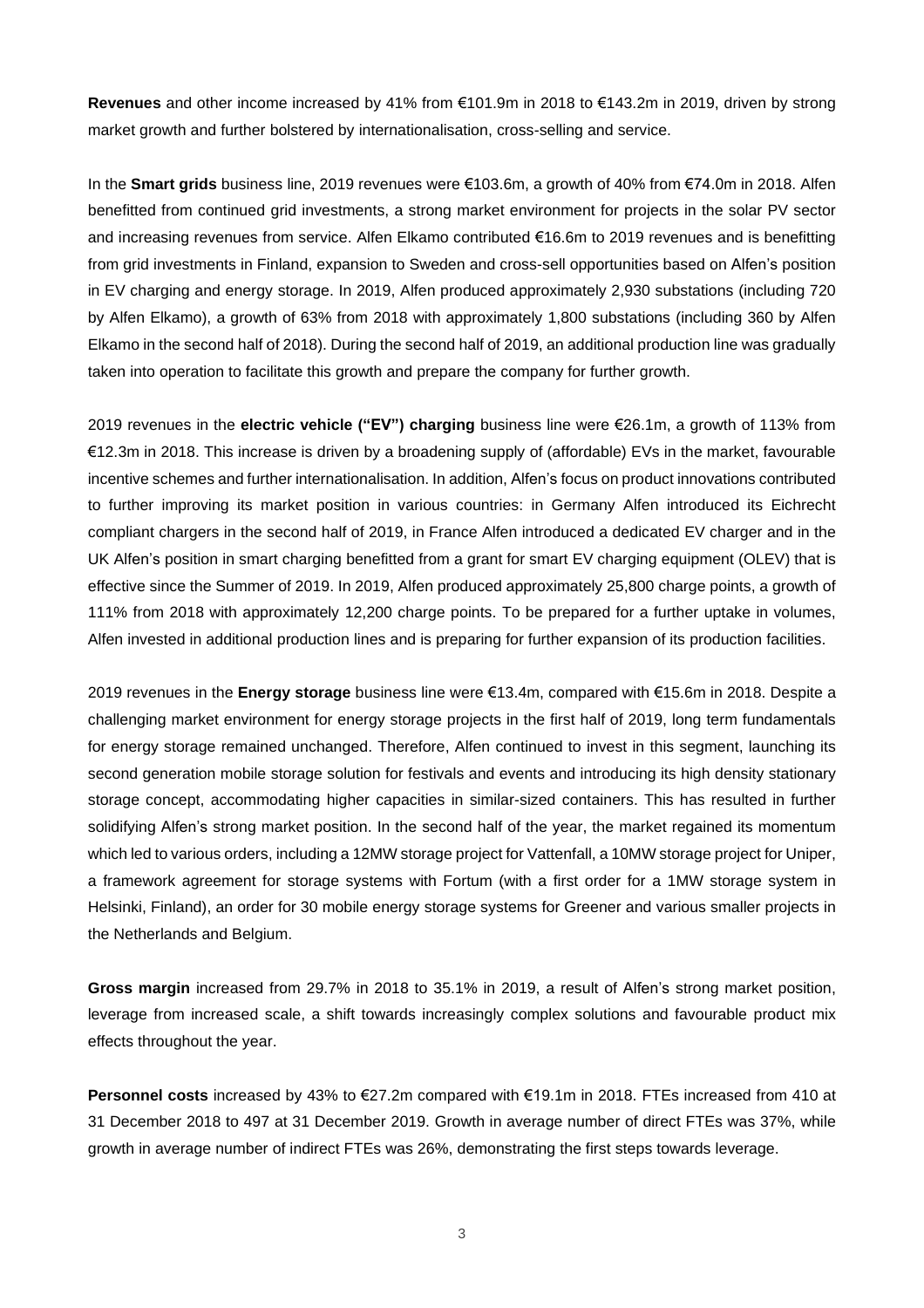**Other operating cost**<sup>7</sup> increased by 5% to €9.2m compared to €8.8m in 2018. As a result of changed lease accounting under IFRS 16, €1.9m lease expenses in 2019 are no longer included in other operating cost.

**Adjusted EBITDA** amounted to €14.5m (10.1% of revenues). Excluding a €1.9m positive effect of changed lease accounting under IFRS, adjusted EBITDA was €12.6m (8.8% of revenues), an increase of 249% compared to €3.6m (3.6% of revenues) in 2018. This increase is driven by higher gross margins and Alfen's strategy of leveraging its fixed cost base. EBITDA adjustments in 2019 amounted to €0.7m (versus €1.2m in 2018) and comprised of share-based payment expenses, audit cost for new IFRS accounting standards and a related party consultancy fee.

**Adjusted net profit** grew with 666% from €0.8m in 2018 to €6.2m in 2019.

**Capex** amounted to €6.7m (4.7% of revenues) as compared to €6.1m (5.9% of revenues) in 2018. Capex in 2019 includes investments in expanding warehousing and production lines for the Smart grids and EV charging business lines, as well as €4.2m of capitalised development costs which demonstrates the company's continued commitment to invest in innovations.

**Net debt position** at 31 December 2019 amounted to €19.3m, compared to €24.5m at 1 January 2019<sup>8</sup> , a result of the positive operating cash flow resulting in a lower bank overdraft. Working capital<sup>9</sup> reduced to €3.1m (versus €5.0m at 1 January 2019<sup>10</sup>) despite further growth of the business. In December 2019, Alfen expanded its credit facilities to €30m (previously €20m) and its facility for bank guarantees to €10m (previously €5m).

**Operating cash flow** was €14.1m positive, compared to €1.5m negative in 2018. The 2019 operating cash flow excludes €1.9m as a result of changed lease accounting under IFRS 16.

## **Progress against strategy**

Alfen is making strong progress in executing its growth strategy to deliver long-term value: 1) benefitting from strong market growth, 2) further internationalisation, 3) increasing cross-selling opportunities between its three business lines and 4) expanding its service offering.

**Market growth** driven by the energy transition continued in 2019.

• Smart grid solutions: Grid investments continued to grow, driven by a shift from central to decentral power generation, higher peak powers from renewable energy and the electrification of energy demand. Investments in large solar PV farms are growing (CAGR in the Netherlands of 37% between 2018 and 2023<sup>11</sup>), requiring connections to the grid as well as local microgrids for which Alfen offers a tailored solution. In addition, smart grid solutions related to EV charging hubs are a growing segment for Alfen, and Alfen's revenues in the Smart grid solutions business line are increasingly diversifying from grid operators to a broader customer base.

<sup>&</sup>lt;sup>7</sup> Including impairment loss on trade receivables and contract assets

<sup>&</sup>lt;sup>8</sup> Including IFRS 16 adjustment for changed lease accounting

 $9$  Defined as inventories, trade and other receivables and current tax receivables minus trade and other payables, current tax liabilities, borrowings (current) and deferred revenues

<sup>10</sup> Including IFRS 16 adjustment for changed lease accounting

<sup>11</sup> Source: SolarPower Europe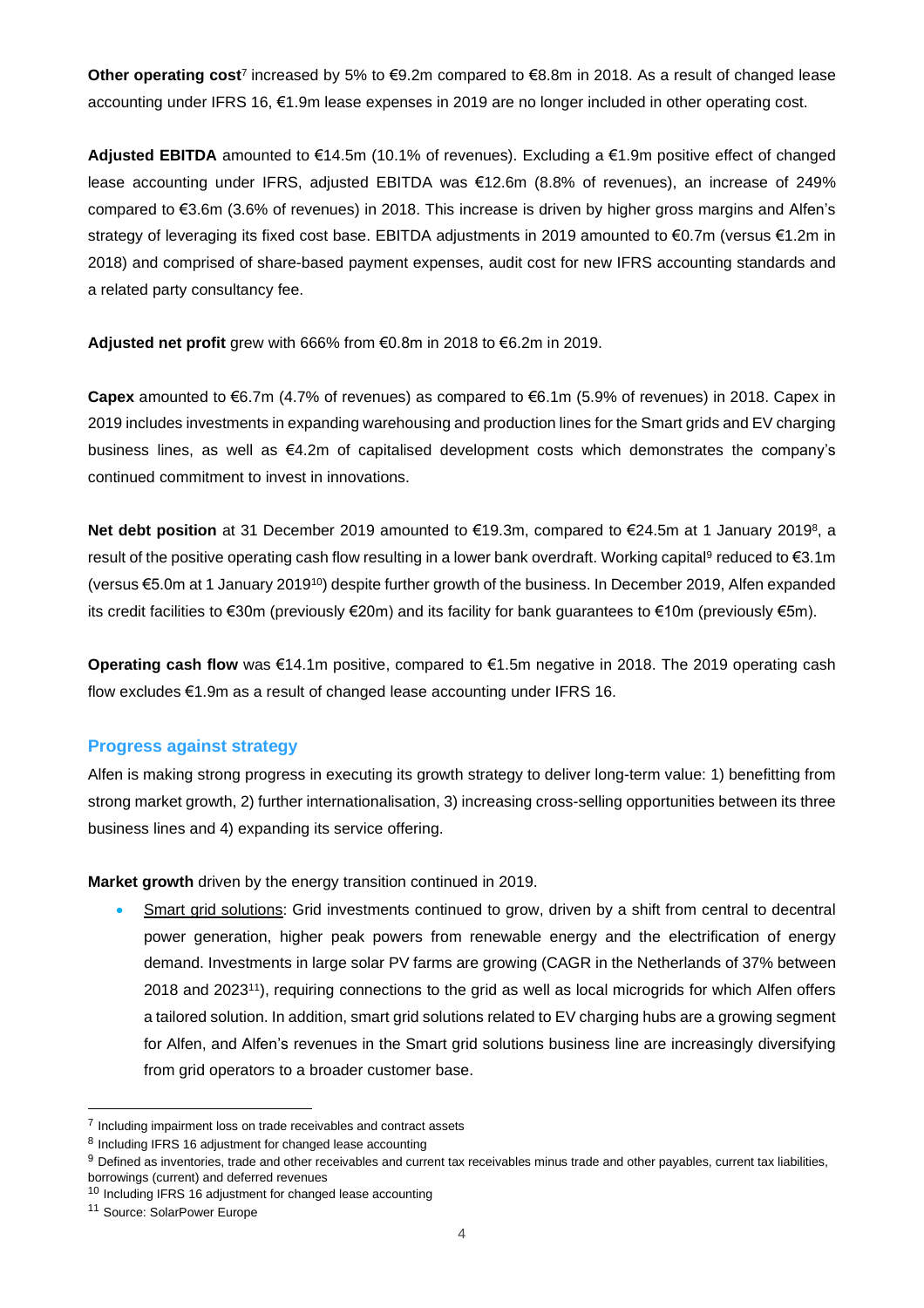Key commercial successes in 2019 include the framework agreement with Dutch DSO Enexis for 4 years (which can be extended with 4 additional years), a project for Solarcentury to supply 54 substations to their 110MW Vlagtwedde solar PV farm, the contract win to supply secondary substations to 19 Swedish grid companies for 3 years (plus 2 optional years) and a contract to supply 50 substations for Shell's ultrafast EV charging network across the Netherlands.

• EV charging: The number of electric vehicle registrations (including plug-in hybrid) in Europe increased by 45% in 2019, primarily driven by Germany, the Netherlands and France<sup>12</sup>. New affordable EV models arrived to the market (e.g. the Tesla Model 3 and Kia e-Niro) and incentive schemes further stimulate the adoption of EVs, such as the multi-billion additional tax incentives in Germany to further promote electric mobility. The outlook for EV chargers in Europe remains positive, with a CAGR of 17% between 2019 and 2023 13 .

In 2019, Alfen benefitted from a growing market through its existing customer base as well as through new customer additions. Alfen won a contract with its long-standing customer Allego to supply 1,000 public chargers to the local municipalities in the Dutch provinces Groningen and Drenthe including 10 year service. With Alfen's customer Eneco, Alfen will supply 1,000 chargers across public parking garages in the city of Rotterdam. New clients include UK utility Drax, Comfort Charge (a group company of Deutsche Telekom) in Germany and Bouygues Énergies & Services in France.

• Energy storage: As a result of the nascent stage of the energy storage market, business cases in the industry have proven challenging, which has resulted in a slow-down of the market in the first half of 2019. However, the market fundamentals for energy storage remain strong, driven by an increasing share of renewables, the uptake of EVs and (new) applications such as clean energy supply at events or construction sites. This is underpinned by the revised outlook of Bloomberg on the European market for new energy storage capacity (excluding residential) of 86% per year between 2019 and 2023<sup>14</sup> (previously 40%).

Alfen's proven track record across all major storage applications and continued investments in the latest technology have further solidified its market leadership position. As the market regained its momentum in the second half of 2019, Alfen won several projects over the past months including a 12MW storage project for Vattenfall, a 10MW storage project for Uniper, a framework agreement for storage systems with Fortum (with a first order for a 1MW storage system in Helsinki, Finland), an order for 30 mobile energy storage systems for Greener and various smaller projects in the Netherlands and Belgium.

**Internationalisation** of Alfen's business continued, with revenues outside the Netherlands growing with 38% from €29m in 2018 to €40m in 2019 (28% of group revenues). Especially Alfen's EV charging business experienced strong international growth. In addition to its international sales organisations in Belgium, Germany (including Austria and Switzerland), United Kingdom, France, Finland and Sweden, Alfen further expanded to Norway (in June 2019) and is working on further expansion throughout Europe. Alfen is now covering most of Western Europe with its own sales force and is increasingly benefitting from a client base with an international footprint, including Vattenfall, E.ON, IONITY, Fortum, BMW and Allego.

<sup>12</sup> Source: European Automobile Manufacturers Association

<sup>13</sup> Source: Navigant research, January 2020

<sup>&</sup>lt;sup>14</sup> Source: Bloomberg New Energy Finance, July 2019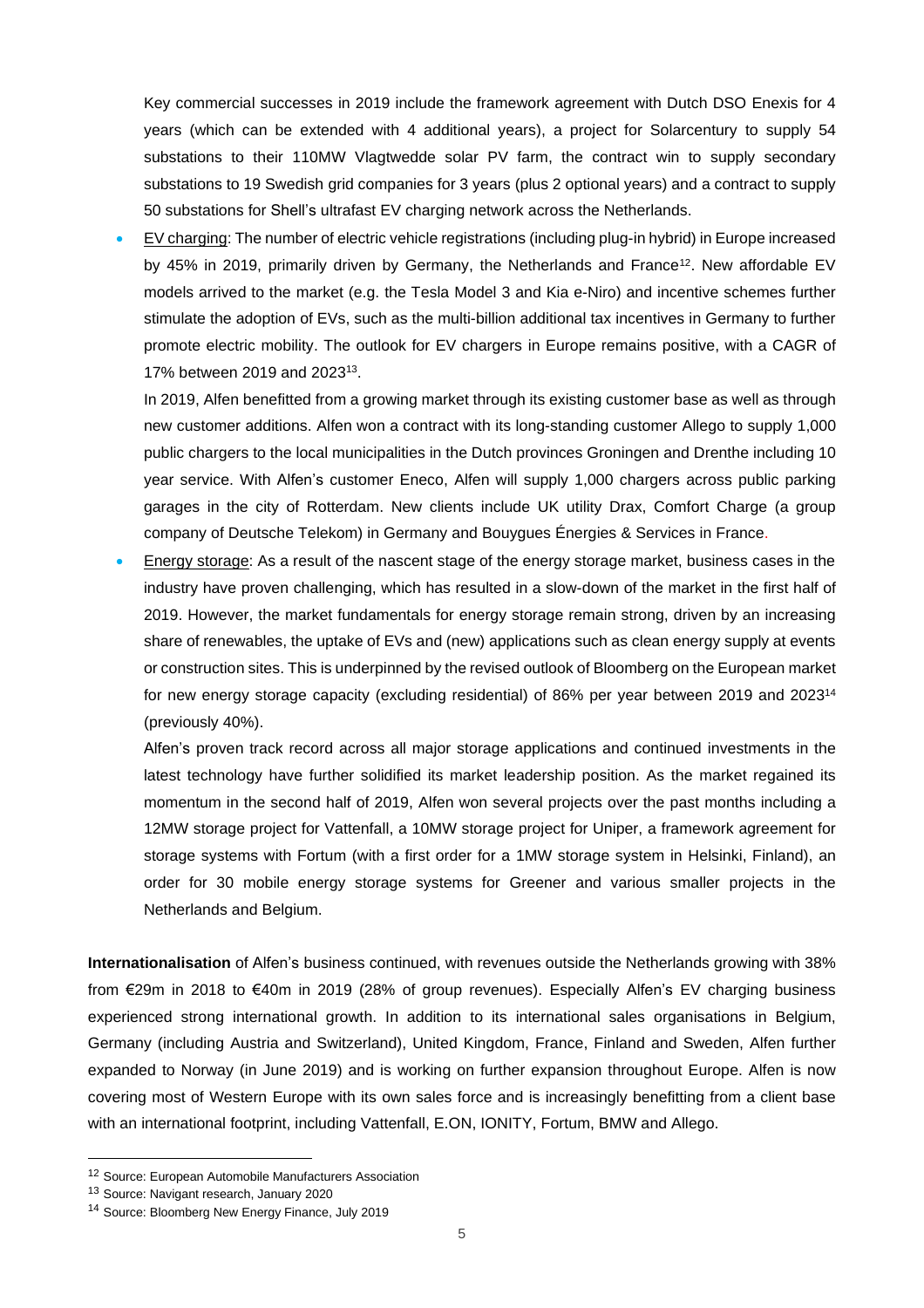**Cross-selling** - Alfen believes to be unique in the fact that it offers integrated solutions across its three business lines. Therefore, Alfen not only benefits from positive market dynamics in each of its business lines, but also from cross-selling and integrating solutions between its business lines. An example of cross-selling is Shell, for which Alfen won a contract to deliver grid connections for its ultrafast EV charging network and recently secured a project to supply an energy storage system that will provide peak-shaving for an EV charging hub. An example of an integrated solution is Greenchoice, for which Alfen is developing a charging hub for mobile storage systems. At this hub, mobile storage systems can be recharged with renewable energy and provide grid stabilising services while not being deployed at events or festivals. To deliver this solution, Alfen combines its expertise in smart grids, energy storage and EV charging. As the energy transition evolves, more and more complex challenges arise for which a holistic integrated approach is required.

**Service** becomes an increasingly important part of the company's business. In the Smart grid solutions business line Alfen is benefitting from new service propositions for solar PV farms as well as for transformer substations connected to (fast) EV charging hubs. To prepare for further internationalisation of its service proposition, Alfen has lined-up international service partners for its EV charging business in Norway, Sweden, France, Spain, Portugal and Italy (on top of existing service offering in the Netherlands, Belgium, Germany, UK and Finland). In all its business lines, Alfen is benefitting from a growing installed base, for which it is increasingly offering service internationally.

## **Outlook 2020**

Alfen continues to anticipate positive market developments in all its business lines and is well positioned for further growth based on its leading market position. Key themes for 2020 include further investments in its organisation, new innovations and the scalable expansion of its production. Alfen recently aligned its Corporate Social Responsibility program with the United Nations Sustainable Development Goals, based on which a new monitoring, reporting and communication framework will be implemented from 2020 onwards.

Alfen reconfirms its medium term objectives of achieving a revenue CAGR of 40%, growing its revenues outside the Netherlands to above 50%, improving the adjusted EBITDA margin to a mid to high teens percentage, and to maintain a sustainable capital expenditure level below 3%.

The company expects 2020 revenues to be between €180m and €200m, driven by high market growth, reaping the benefits of its international expansion strategy, increasing cross-selling opportunities between its business lines and further expanding its service offering.

*The annual report 2019 is available in the Investor relations section of the website www.alfen.com.*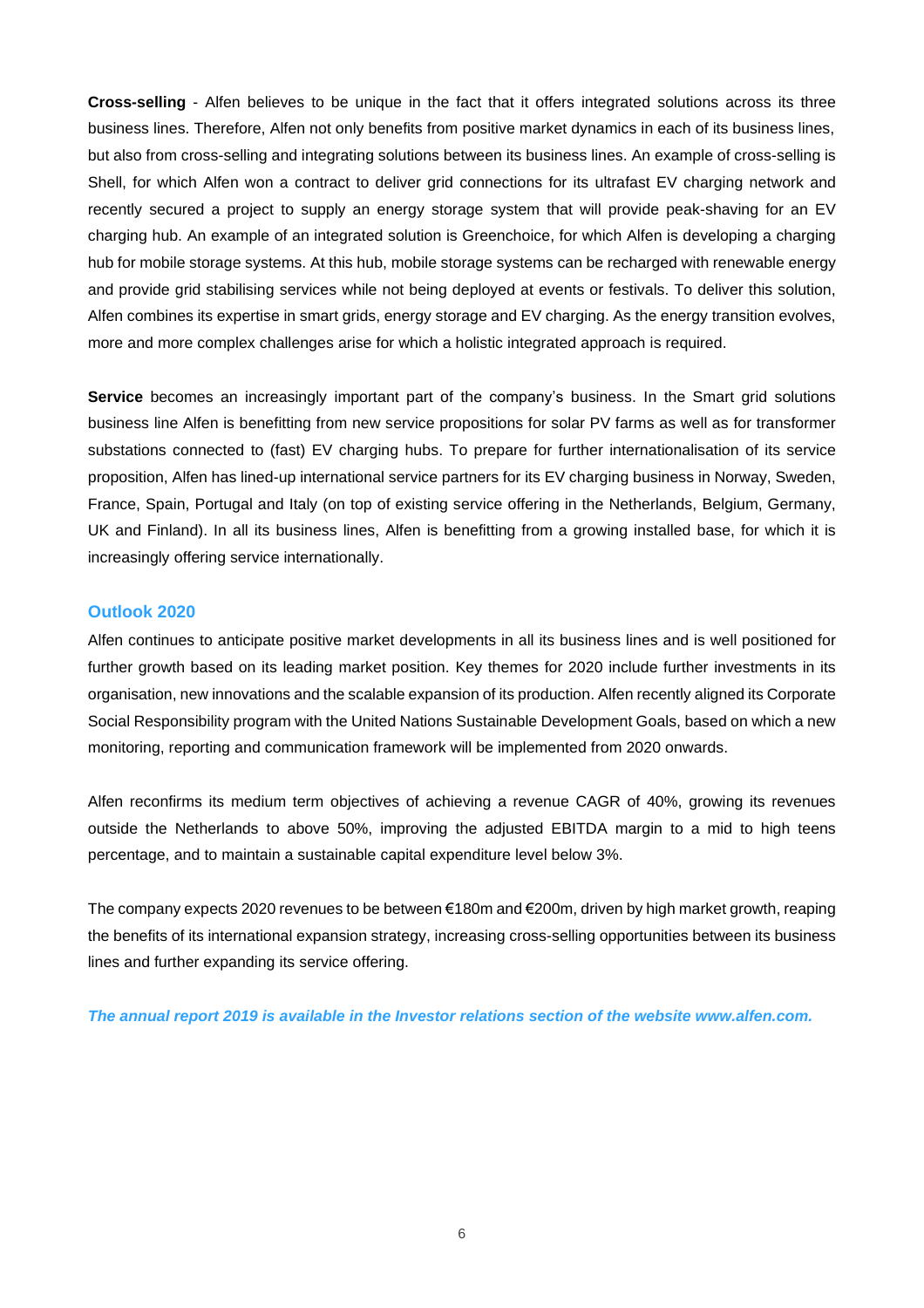## *Analyst call / webcast*

Alfen will host an analyst call and webcast at 9:00 CET on 19 February 2020 to comment on the 2019 results. Please see ir.alfen.com for details to participate.

#### *Financial calendar*

| Annual General Meeting: | 8 April 2020 - invitation and agenda will be announced on Alfen's website. |
|-------------------------|----------------------------------------------------------------------------|
| Q1 2020 trading update: | 6 May 2020                                                                 |
| HY 2020 results:        | 26 August 2020                                                             |

#### *About Alfen*

Netherlands-based Alfen is operating internationally in the heart of the energy transition, as a specialist in energy solutions for the future. With over 80-years' history, Alfen has a unique combination of activities. Alfen designs, develops and produces smart grids, energy storage systems, and electric vehicle charging equipment and combines these in integrated solutions to address the electricity challenges of its clients. Alfen has a market leading position in the Netherlands and experiences fast international growth benefitting from its first mover advantage. For further information see Alfen's website at: [www.alfen.com](http://www.alfen.com/) .

### *For enquiries, please contact:*

Investor relations: Mr. Adriaan van Tets, Director Strategy & Communications at Alfen, phone +31 (0) 36 549 34 00, email *[ir@alfen.com](mailto:ir@alfen.com)*

Hefbrugweg 28 1332 AP Almere, The Netherlands Phone: +31 (0) 36 549 34 00 [info@alfen.com](mailto:info@alfen.com) / www.alfen.com

#### *Notes to the press release*

This is a public announcement by Alfen N.V. pursuant to section 17 of the European Market Abuse Regulation (596/2014). This public announcement does not constitute an offer, or any solicitation of any offer, to buy or subscribe for any securities in Alfen N.V.

#### *Forward looking statements*

This press release may include forward-looking statements. All statements other than statements of historical facts may be forward-looking statements. These forward-looking statements may be identified by the use of forward-looking terminology, including the terms such as guidance, expected, step up, announced, continued, incremental, on track, accelerating, ongoing, innovation, drives, growth, optimising, new, to develop, further, strengthening, implementing, well positioned, roll-out, expanding, improvements, promising, to offer, more, to be or, in each case, their negative or other variations or comparable terminology, or by discussions of strategy, plans, objectives, goals, future events or intentions. Forward-looking statements may and often do differ materially from actual results. Any forward-looking statements reflect Alfen's current view with respect to future events and are subject to risks relating to future events and other risks, uncertainties and assumptions relating